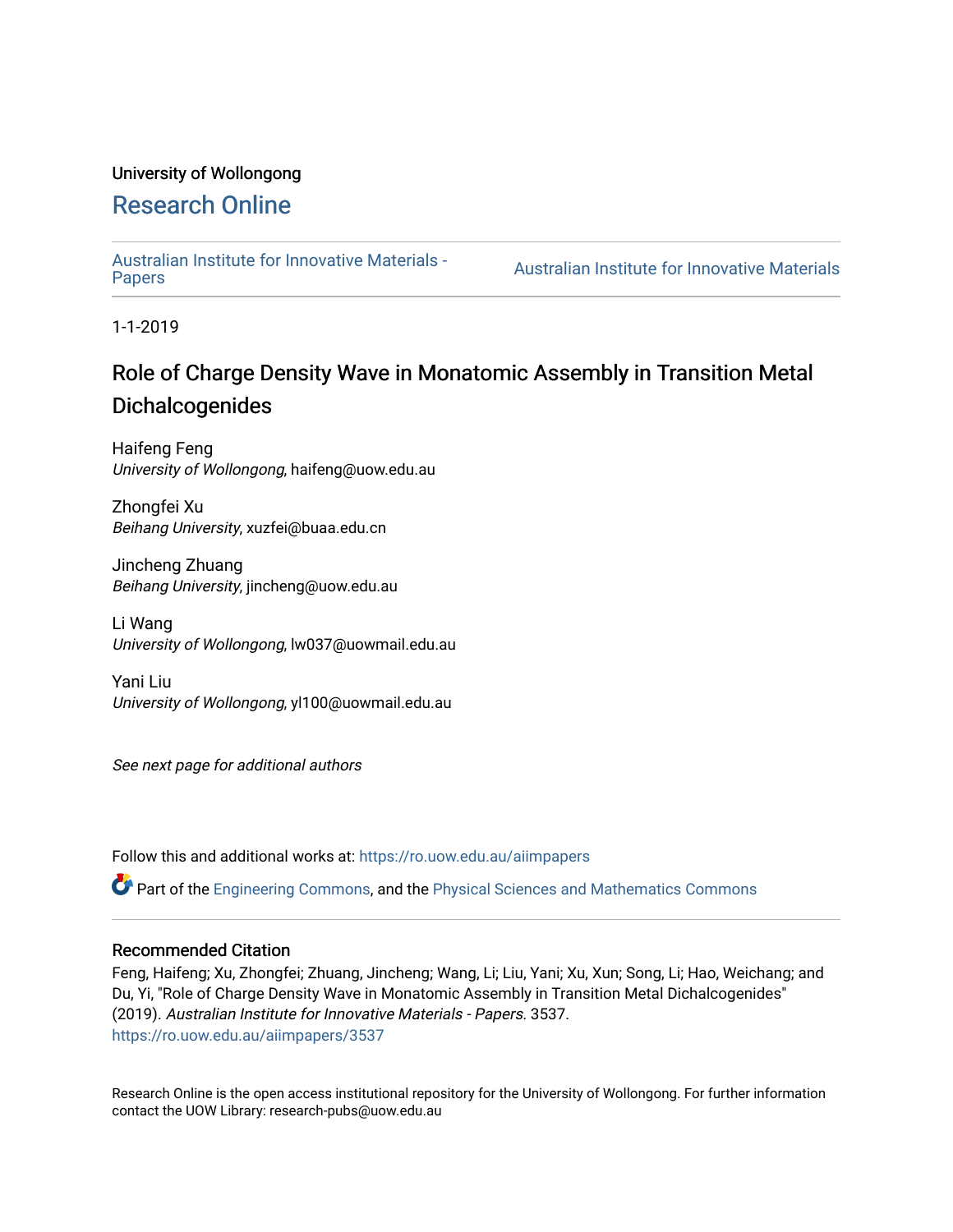### Role of Charge Density Wave in Monatomic Assembly in Transition Metal Dichalcogenides

### Abstract

The charge density wave (CDW) in transition metal dichalcogenides (TMDs) has drawn tremendous interest due to its potential for tailoring their surface electronic and chemical properties. Due to technical challenges, however, how the CDW could modulate the chemical behavior of TMDs is still not clear. Here, this work presents a study of applying the CDW of NbTe 2 , with a high transition temperature above room temperature, to generate the assembling adsorption of Sn adatoms on the surface. It is shown that highly ordered monatomic Sn adatoms with a quasi-1D structure can be obtained under regulation by the singleaxis CDW of the substrate. In addition, the CDW modulated superlattices could in turn change the surface electronic properties from semimetallic to metallic. These results demonstrate an effective approach for tuning the surface chemical properties of TMDs by their CDWs, which could be applied in exploring them for various practical applications, such as heterogeneous catalysis, epitaxial growth of low-dimensional materials, and future nanoelectronics.

### **Disciplines**

Engineering | Physical Sciences and Mathematics

### Publication Details

Feng, H., Xu, Z., Zhuang, J., Wang, L., Liu, Y., Xu, X., Song, L., Hao, W. & Du, Y. (2019). Role of Charge Density Wave in Monatomic Assembly in Transition Metal Dichalcogenides. Advanced Functional Materials, 29 (15), 1900367-1-1900367-7.

#### Authors

Haifeng Feng, Zhongfei Xu, Jincheng Zhuang, Li Wang, Yani Liu, Xun Xu, Li Song, Weichang Hao, and Yi Du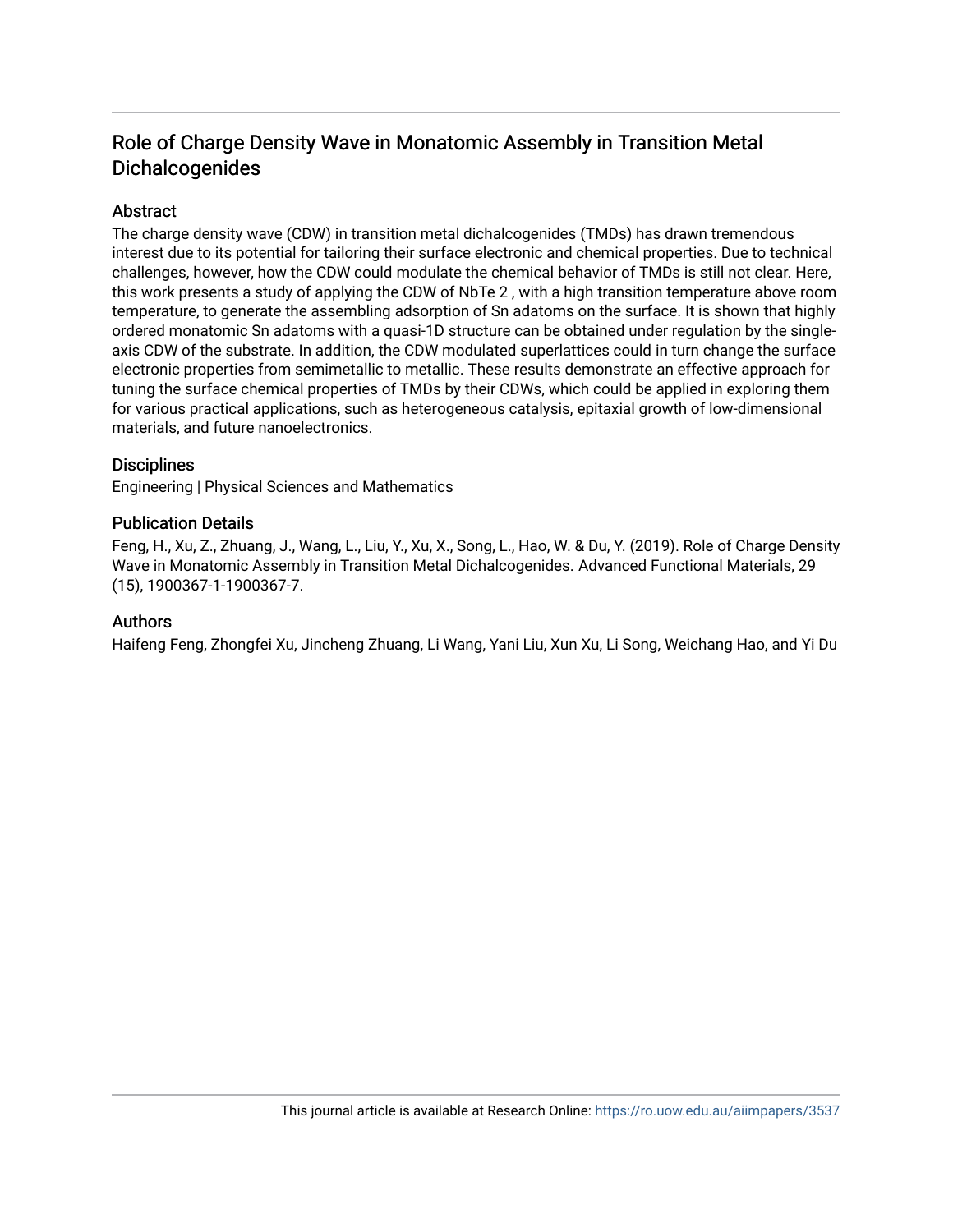#### **Role of charge density wave in monatomic assembly in transition metal dichalcogenides**

*Haifeng Feng, Zhongfei Xu, Jincheng Zhuang, Li Wang, Yani Liu, Xun Xu,\* Li Song, Weichang Hao, and Yi Du\**

Dr. H. Feng, Dr. L. Wang, Y. Liu, Dr. X. Xu, Dr. Y. Du, Institute for Superconducting and Electronic Materials (ISEM), Australian Institute for Innovative Materials (AIIM), University of Wollongong, Wollongong, NSW 2500, Australia E-mail: yi\_du@uow.edu.au (Y.D.) and xun@uow.edu.au (X. X.)

Dr. Z. Xu, A/Prof. J. Zhuang, Y. Liu, Dr. X. Xu, Prof. W. Hao, Dr. Y. Du School of Physics and BUAA-UOW Joint Research Centre, Beihang University, Beijing 100191, P. R. China

Prof. L. Song National Synchrotron Radiation Laboratory, CAS Center for Excellence in Nanoscience, University of Science and Technology of China, Hefei 230029, P. R. China

Keywords: transition metal dichalcogenides, charge density wave, surface chemical adsorption, scanning tunneling microscopy, monatomic assembly

#### **Abstract**

The charge density wave (CDW) in transition metal dichalcogenides (TMDs) has drawn tremendous interest due to its potential for tailoring their surface electronic and chemical properties. Due to technical challenges, however, how the CDW could modulate the chemical behavior of TMDs is still not clear. Here, this work presents a study of applying the CDW of NbTe2, with a high transition temperature above room temperature, to generate the assembling adsorption of Sn adatoms on the surface. It is shown that highly ordered monatomic Sn adatoms with a quasi-one-dimensional structure can be obtained under regulation by the single-axis CDW of the substrate. In addition, the CDW modulated superlattices could in turn change the surface electronic properties from semi-metallic to metallic. These results demonstrate an effective approach for tuning the surface chemical properties of TMDs by their CDWs, which could be applied in exploring them for various practical applications, such as heterogeneous catalysis, epitaxial growth of low-dimensional materials, and future nanoelectronics.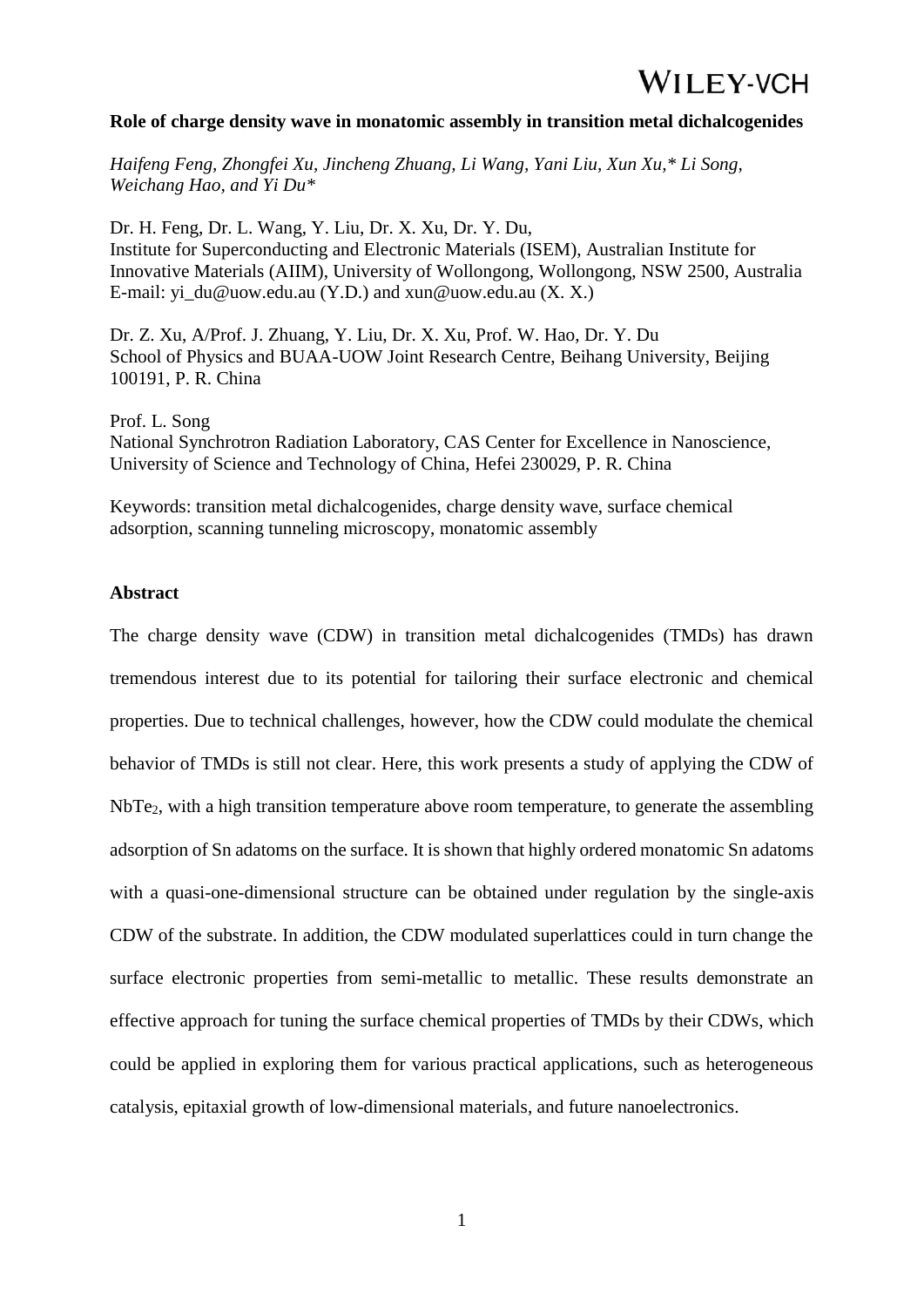#### Main Text

Transition metal dichalcogenides (TMDs), are layered materials consisting of repeating chalcogen-metal-chalcogen layers, with strong in-plane covalent bonding but weak interaction through out-of-plane van der Waals (vdW) forces.<sup>[1-4]</sup> Rich electronic phases, including metallic, semiconducting, superconducting, charge density wave (CDW), and topological, make TMDs appealing as multifunctional materials, which are diverse in terms of their polytypes and dimensionalities, as well as the variation in their transition metals and chalcogens.[5-11] A CDW emerges when the temperature is lower than a transition temperature  $T_c$ , in which instability of the electronic states close to the Fermi level, *E*F, leads to a modulation of the electronic charges and lattice. Abundant phases have been found in TMDs, for instances, a number of  $MX_2$  phases (where  $M = Ti$ , Nb and Ta;  $X = S$ , Se, and Te). Several different mechanisms, including Fermi surface  $(FS)$  nesting,  $[8,12]$  saddle-point singularities,  $[13,14]$  and electron-phonon coupling  $(EPC)$ ,  $[15-18]$  have been proposed regarding the origin of CDWs in TMDs. The CDW has received intense interest because it provides a platform for interpreting unconventional superconductivity and strongly correlated electron systems.<sup>[19-22]</sup> Additionally, other newly discovered phenomena, for example, semiconductor-metal transitions in TMDs triggered by a CDW phase transition, offer very promising pathways for developing future electronic devices.<sup>[23-30]</sup> These studies implied that CDWs in TMDs possess the alluring ability to determine or modulate their electronic properties. Recently, CDWs in TMDs were found to play a vital role in versatile applications besides electronics, such as catalysis and energy storage.<sup>[31-33]</sup> In particular, for heterogeneous catalysis, CDWs are expected to be feasible for tailoring the adsorption scheme of reactants and active sites via tuning the surface electronic properties of catalysts.[34-37] Due to technical challenges, however, it remains unclear how the CDW modulates the chemical behavior by tuning the surface electronic properties in TMDs.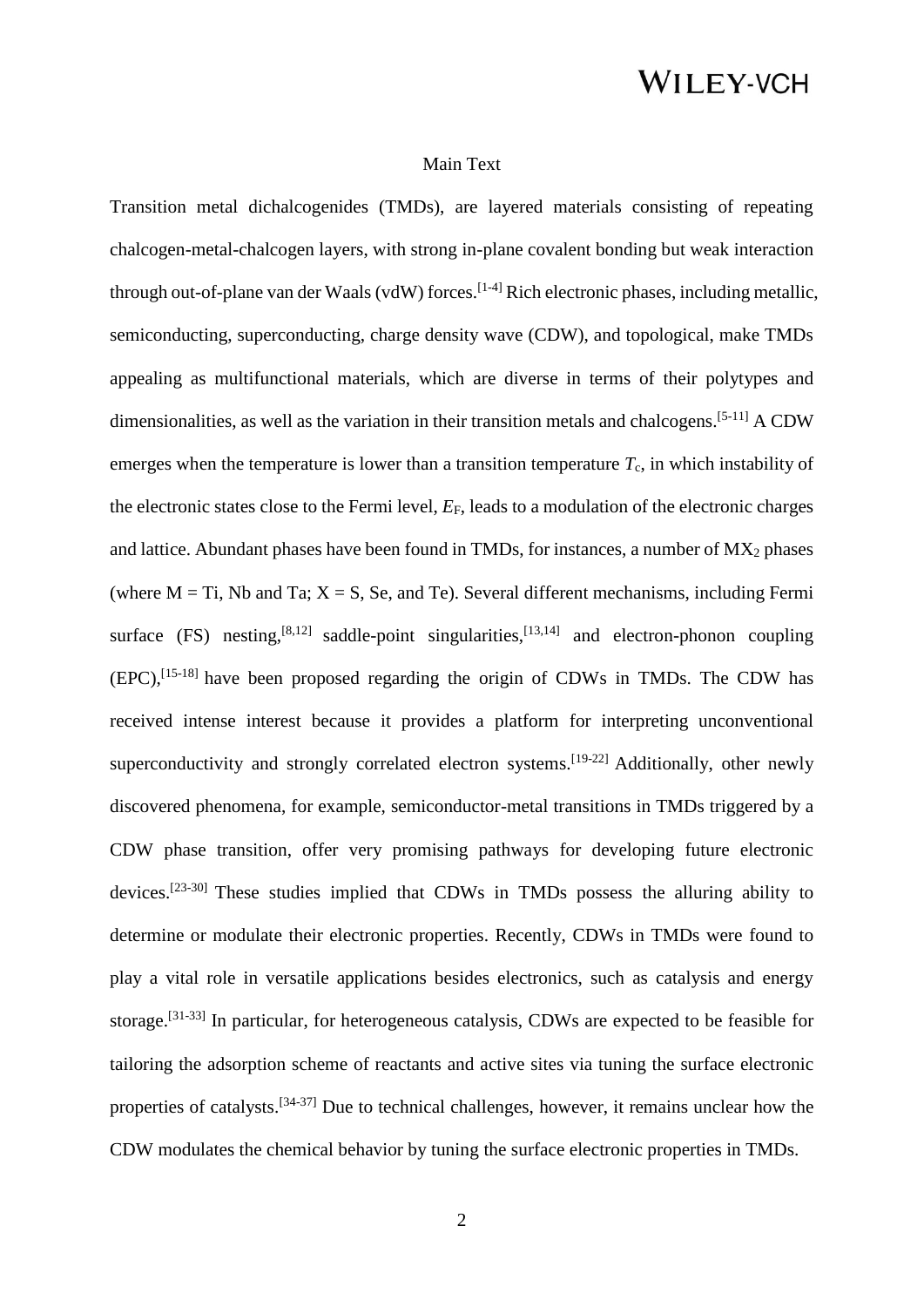Here, we utilized the CDW of NbTe2, which has a high transition temperature above room temperature,[38,39] to modulate the monatomic assembly behavior of Sn on the surface. Characterization by scanning tunneling microscopy (STM) showed that monatomic Sn adatoms are regulated by the single-axis CDW of the substrate, forming a quasi-one-dimensional (1D) structure with indirect repulsive interaction. With increasing coverage, highly ordered commensurate Sn patterns with equal space prevail on the surface. In addition, through investigations by scanning tunneling spectroscopy (STS) and density functional theory (DFT) calculations, it was found that the CDW modulated superlattices could, in turn, change the surface electronic properties from semi-metallic to metallic. The direct observation of a CDW regulated ordered superlattice on the TMD surface demonstrates an effective approach for tuning the surface chemical properties, which will promote their exploration in various practical applications, such as heterogeneous catalysis, epitaxial growth of low-dimensional materials, and future nanoelectronics.[40-43]

We first characterized the surface structure and CDW phases of an in-situ cleaved NbTe<sub>2</sub> substrate by STM. Figure 1a illustrates layered NbTe<sub>2</sub> in the monoclinic crystal structure (distorted octahedral). Adjacent layers are weakly stacked to form the bulk crystal. Each single layer is composed of a Nb layer sandwiched by two Te layers, forming a Te-Nb-Te structure. Due to the formation of the CDW, the displacement of Nb atoms from the centers of the octahedra leads to a periodic lattice distortion (PLD) with a  $3 \times 1$  CDW supercell (red parallelogram), as illustrated in Figure 1a. Figure 1b shows a large-scale STM image of the cleaved surface with large flat terraces and several small residual islands. Figure 1c presents a high-resolution STM image that clearly shows the stripe-like structures on surface, with the 3  $\times$  1 CDW unit cell marked by the red parallelogram (See the height profile in Figure S1 in Supporting Information). The bright features and defects on the stripes can be assigned to top surface Te atoms and Te vacancies, respectively.<sup>[31]</sup> The fast Fourier transform (FFT) of the STM image in Figure 1d further confirms the coexistence of  $3 \times 1$  supercells (red circles) with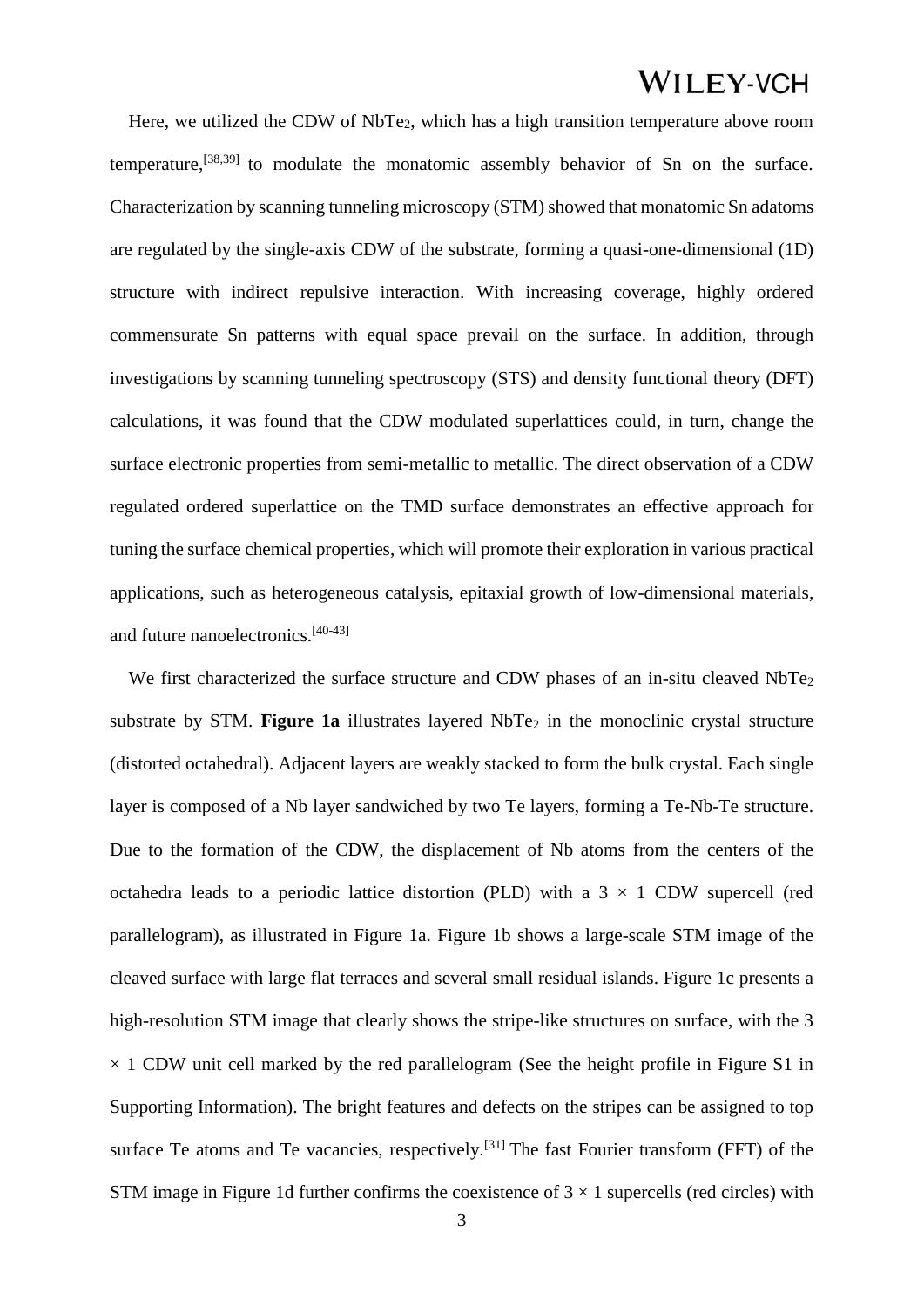the Te atomic lattice (white circles), with an angular deviation (around  $6^{\circ}$ ) from the regular rectangle, agreeing well with the distorted octahedral structure.



**Figure 1.** (a) Schematic diagram of the crystal structure of NbTe<sub>2</sub> in the monoclinic structure from both the side view and the top view. The unit cell of the  $3 \times 1$  CDW is indicated by the red parallelogram. (b) STM image of the large-scale surface of the in-situ cleaved NbTe<sub>2</sub> single crystal (-1.5 V, 50 pA). (c) High-resolution STM image of the  $NbTe<sub>2</sub>$  surface, with a stripe indicated by the red dashed line and a surface Te vacancy indicated by the blue dash circle (50 mV, 50 pA). (d) The fast Fourier transform (FFT) of the STM image in c. The white circles indicate the first-order Bragg peaks. The red circles indicate the stripe peaks. The angle of around 6° indicates the lattice distortion between the crystallographic axes on the surface (between a stripe and its perpendicular direction).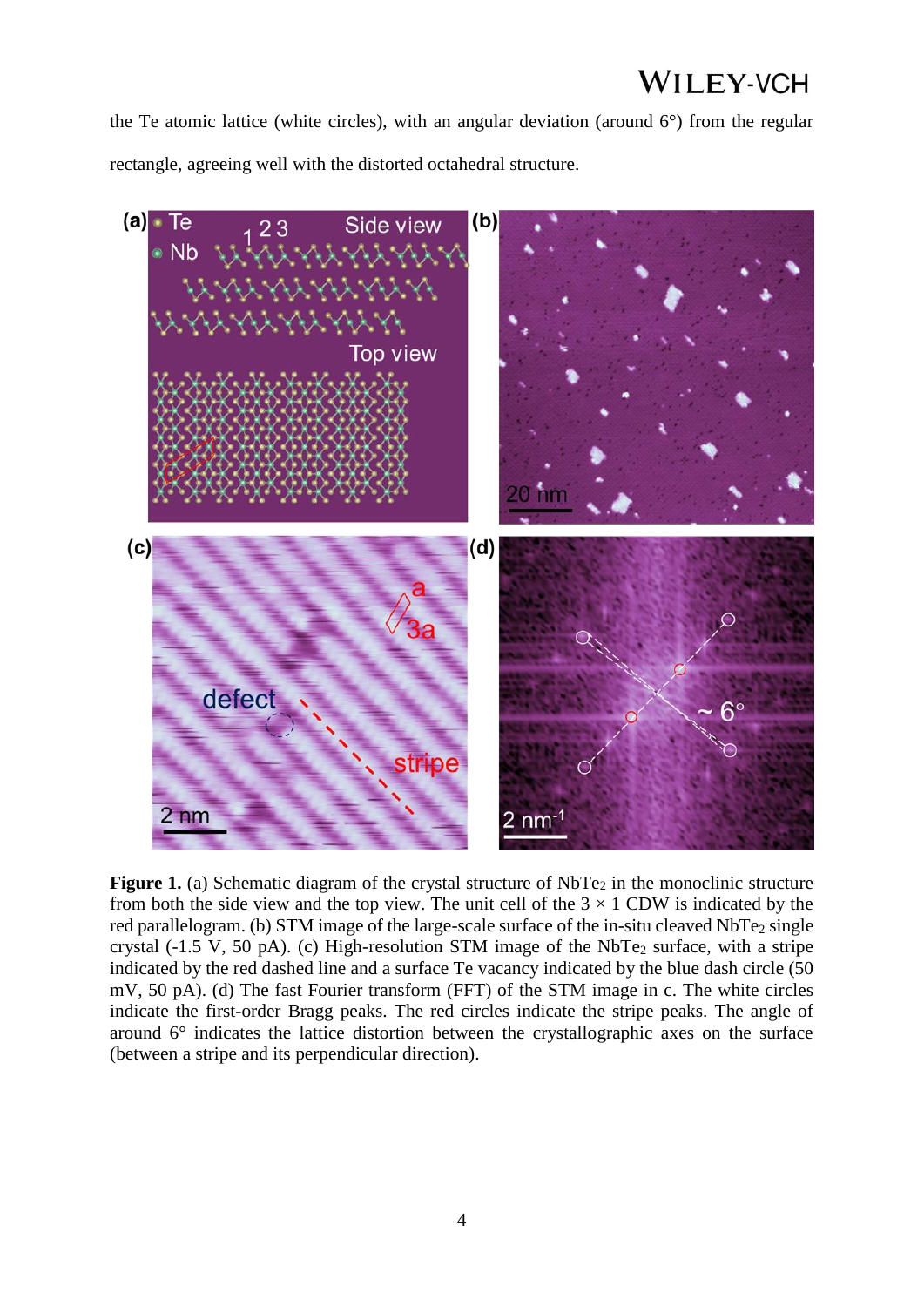

**Figure 2.** (a-e) Bias dependent STM image of NbTe<sub>2</sub> surface, in the range from -1.3 V to 0.5 V. All images were obtained at approximately the same surface location with a constant current of 300 pA. The unit cell of an additional CDW order is marked by the blue rectangle, with two characteristic defects marked as spatial reference points. The size of the images is 20 nm  $\times$  20 nm. (f) FFT pattern of the STM image in a. The white circles indicate the first-order Bragg peaks. The red circles indicate the stripe peaks. The blue circles and the rectangle indicate the peak and the unit cell of the additional CDW order, respectively.

The stripe structure induced by CDW was also examined by bias dependent imaging. An additional superstructure was surprisingly observed, as shown in **Figure 2a-e**. In the bias range between 0.1 V and 0.5 V, the  $3 \times 1$  CDW induced stripe morphology was clearly observed, with an additional superstructure starting to appear on the surface. Whereas, when the bias was lowered to -0.2 V, as shown in Figure 2c, the additional superstructure, with the unit cell marked by the blue rectangle, instead became the clearer one on the surface. With further decrease of the sample bias, this superstructure dictated the morphology in the STM images. Specifically, the position of the superstructure with reference to the stripes varied from the hill to the valley of the stripes, as indicated by the two blue arrows at Te vacancies as spatial reference points. The bias dependent intensity and position suggest that the additional superstructure can be regarded as an electronic state.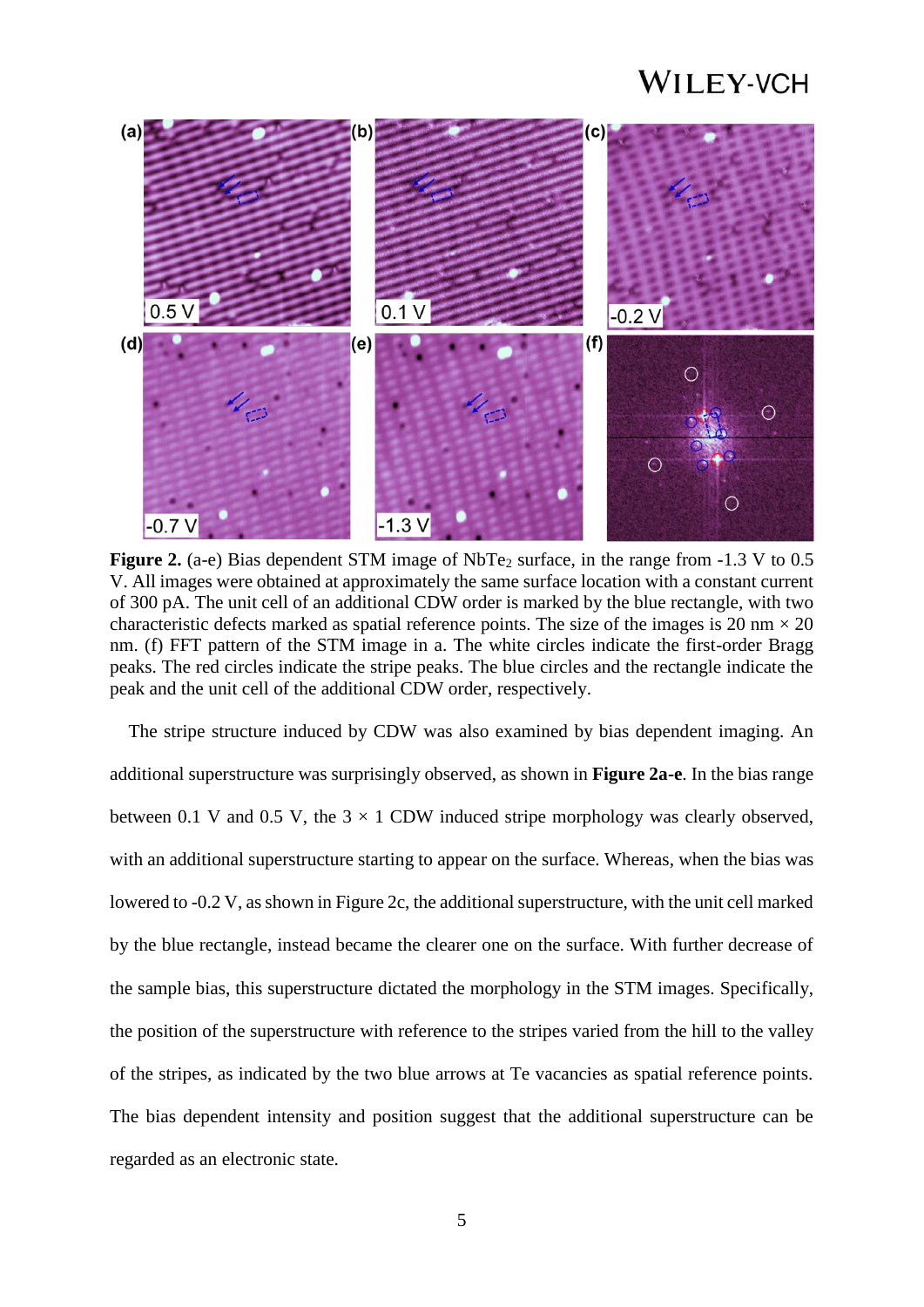By carefully measuring the lattice along the stripe and analyzing the FFT of the STM image in Figure 2f, the unit cell was found to be very close to  $\sqrt{19} \times 3\sqrt{3}/2$ . This superstructure has been assigned to an incommensurate CDW phase of  $\sqrt{19} \times \sqrt{19}$  at low temperature (compared with  $1 \times 3$  CDW) in previous studies, through experiments involving electron diffraction and neutron diffraction.<sup>[44,45]</sup> The  $\sqrt{19} \times \sqrt{19}$  CDW phase was reported to be a triple-axis periodic structure, however, rather than the single-axis structure observed in Figure 2. This difference can be explained by the existence of domains separated by boundaries with an angle of either 60° or 120° across the single crystal, as shown in Figure S2 in the Supporting Information. Therefore, two CDW phases, a commensurate  $3 \times 1$  phase and an incommensurate  $\sqrt{19} \times 3\sqrt{3}/2$ phase, are found to coexist on the surface of NbTe<sub>2</sub> at 78 K.



**Figure 3.** (a) STM image of the surface of NbTe<sub>2</sub> covered by 0.1 ML Sn atoms. The red lines indicate the orientations of domains of the NbTe<sub>2</sub> substrate  $(3 V, 50 pA)$ . (b) Histogram of the nearest-neighbor pair-distances of Sn adatoms along the stripe direction of the substrate with coverage of 0.1 ML, which are commensurate to the lattice parameter *a* and  $\sqrt{19a}$ , as indicated by the black arrows and blue arrows, respectively. (c) STM image of the surface of NbTe<sup>2</sup> covered by 0.3 ML Sn atoms, showing two dominant ordered structures marked as A and B, respectively (-1.7 V, 50 pA). (d) Histogram of the nearest-neighbor pair-distance of Sn adatoms along the stripe direction of the substrate with coverage of 0.3 ML, with those commensurate to *a* indicated by the black arrows. (e) Bias dependent STM images of the NbTe<sub>2</sub> surface covered by 0.3 ML Sn adatoms (image size is 10 nm  $\times$  10 nm). All images were acquired at approximately the same surface location with a constant current of 300 pA. (f) Height profile of the line in e. (g) Variation of the heights of Sn adatoms in the  $3 \times 2$  order and  $3 \times 3$  order with the sample bias.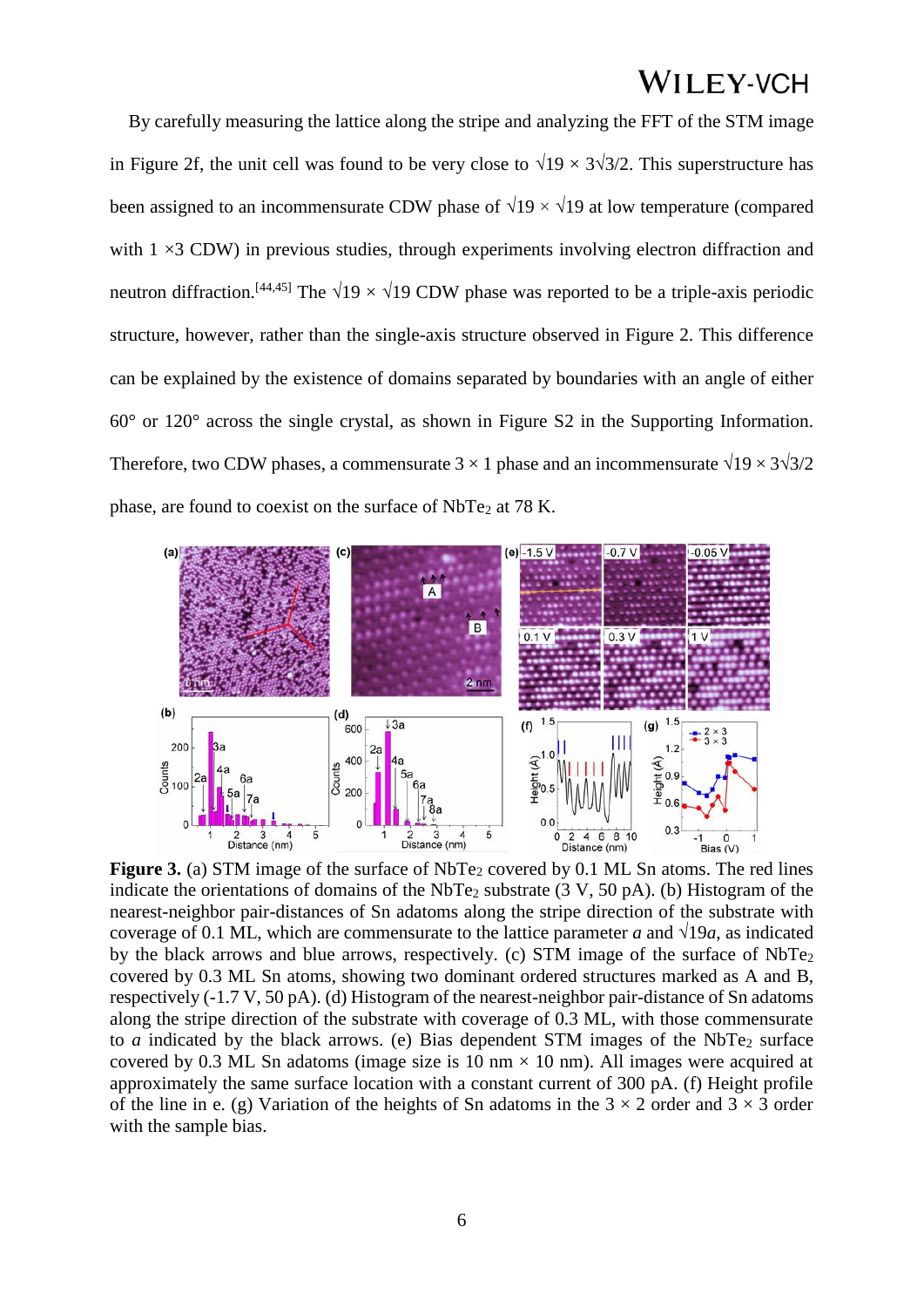As discussed, the intrinsic periodic charge potential and lattice distortion observed for CDW phase could have a great impact on the surface electronic structure, and consequently, affect the surface chemical behavior towards reactant adsorption. To reveal the role of the CDW in the surface reactant adsorption, we carried out an in-situ deposition of Sn on the surface of NbTe<sub>2</sub> at room temperature. Sn is well-known as an excellent electrocatalyst both for reducing  $CO<sub>2</sub>$  and for modifying the catalytic activity and selectivity of other catalysts.<sup>[46-48]</sup> We first deposited around 0.1 monolayer (ML) of Sn atoms on the surface (1 ML is defined as the number of top Te atoms,  $\sim 8 \times 10^{14}$  atoms cm<sup>-2</sup>), which was then transferred to the STM chamber for characterization at 78 K. As shown in **Figure 3a**, the round and bright protrusions, identified as single Sn adatoms, have all arranged themselves along the  $3 \times 1$  CDW induced stripe directions, as indicated by the red lines. This indicates that  $NbTe<sub>2</sub>$  was acting as a template in producing such a 1D structure, with its CDW providing an intrinsic 1D periodic charge potential. The 1D Sn adatoms along the stripes were then analyzed by measuring the nearestneighbor (NN) pair distance of two adjacent Sn atoms, as shown in the histogram in Figure 3b. It was found that Sn adatoms did not arrange themselves randomly along the stripe, but preferentially assembled with several NN distances, either commensurately (indicated by the black arrows) or incommensurately. The minimum and maximum NN distances observed are 0.64 nm and 5.2 nm, respectively, indicating that an indirect long-range interaction along the stripe exists between Sn adatoms to produce such superstructures. Among them, the first two prevailing NN distances on the surface are neither the commensurate ones nor are they commensurate with  $\sqrt{19a}$  but are 1.02 nm and 1.35 nm which are slightly smaller than 3*a* (1.13) nm) and  $4a$  (1.43 nm), respectively.

Whereas, on increasing the coverage to 0.3 ML, the Sn adatoms exhibited a well-ordered commensurate arrangement along the stripe, as shown in Figure 3c and 3d, with the two major kinds of superlattices, type A (brighter protrusions than type B, in a solo order of  $3 \times 2$ ) and type B (in a  $3 \times b$  order, with *b* ranging from 3*a* to 8*a*), observed on the surface, according to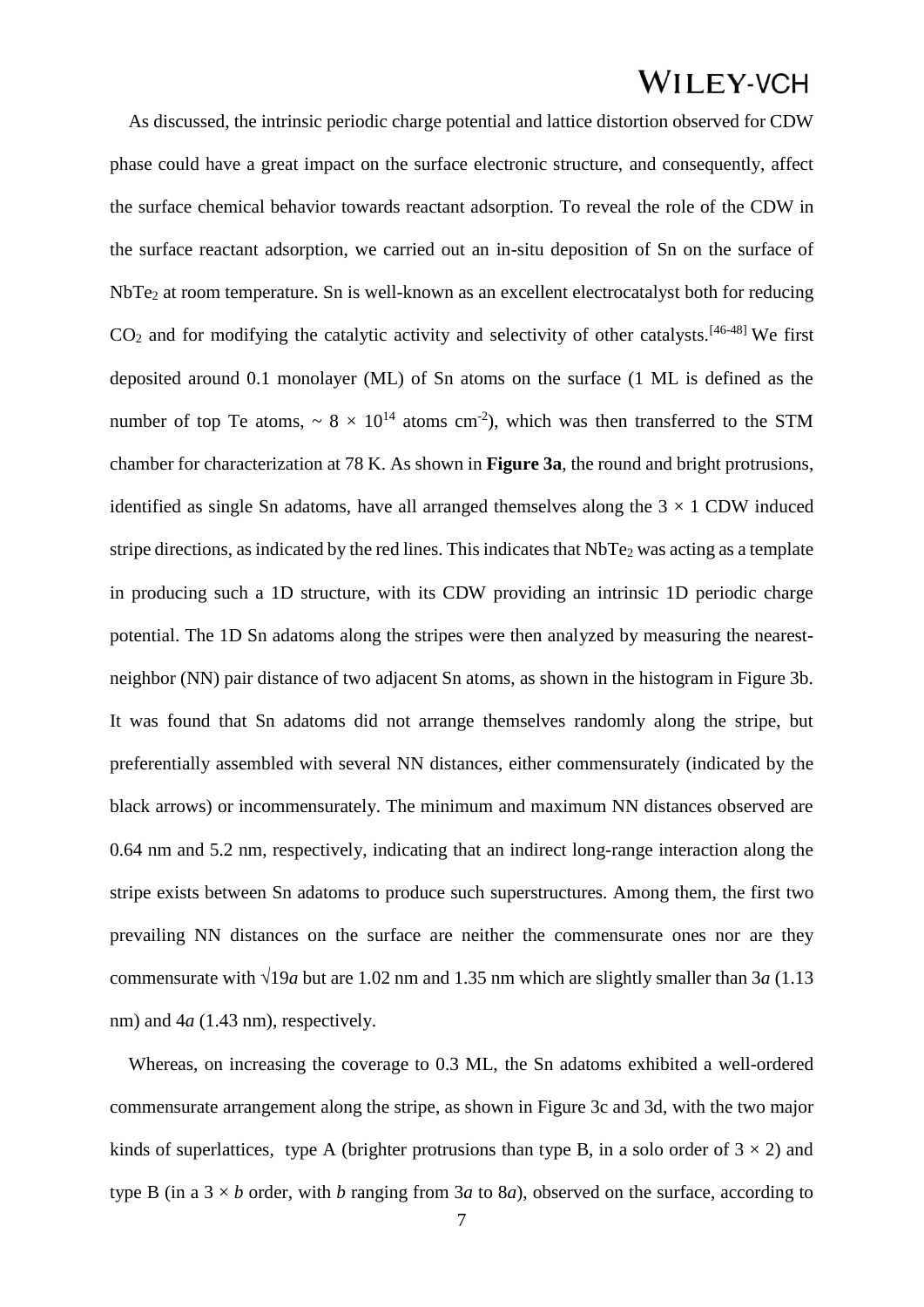their brightness. This coverage dependent phenomenon suggests that the indirect interaction between Sn adatoms should be repulsive, which occurs through polarization by the substrate, in order to produce these superlattices. At low adatom density, higher adatom mobility allows the formation of incommensurate arrangements, while at higher adatom density, the repulsive force between adatoms could suppress adatom diffusion and form these stable commensurate arrangements. The differences in polarization of Sn adatoms in different orders were further confirmed by their apparent heights in STM images, measured over a wide bias range, as shown in Figure 3e-g. Under all the measured bias ranges, Sn adatoms in type A order show larger apparent height than in type B order, while Sn adatoms in type B orders exhibit a similar apparent height.



Figure 4. (a) and (b) STM images of the selected area with part of the Sn adatoms removed from the surface at different bias values of  $-1.2$  V (a) and  $1.2$  V (b), respectively. (c) DFT calculations of the optimized location of Sn adatoms on the surface of NbTe2. (d) The optimized configurations of Sn adatoms in  $3 \times 2$ ,  $3 \times 3$ , and  $3 \times 4$  superlattices. (e) The calculated amount of charge transfer between Sn adatoms and their corresponding differential charge density.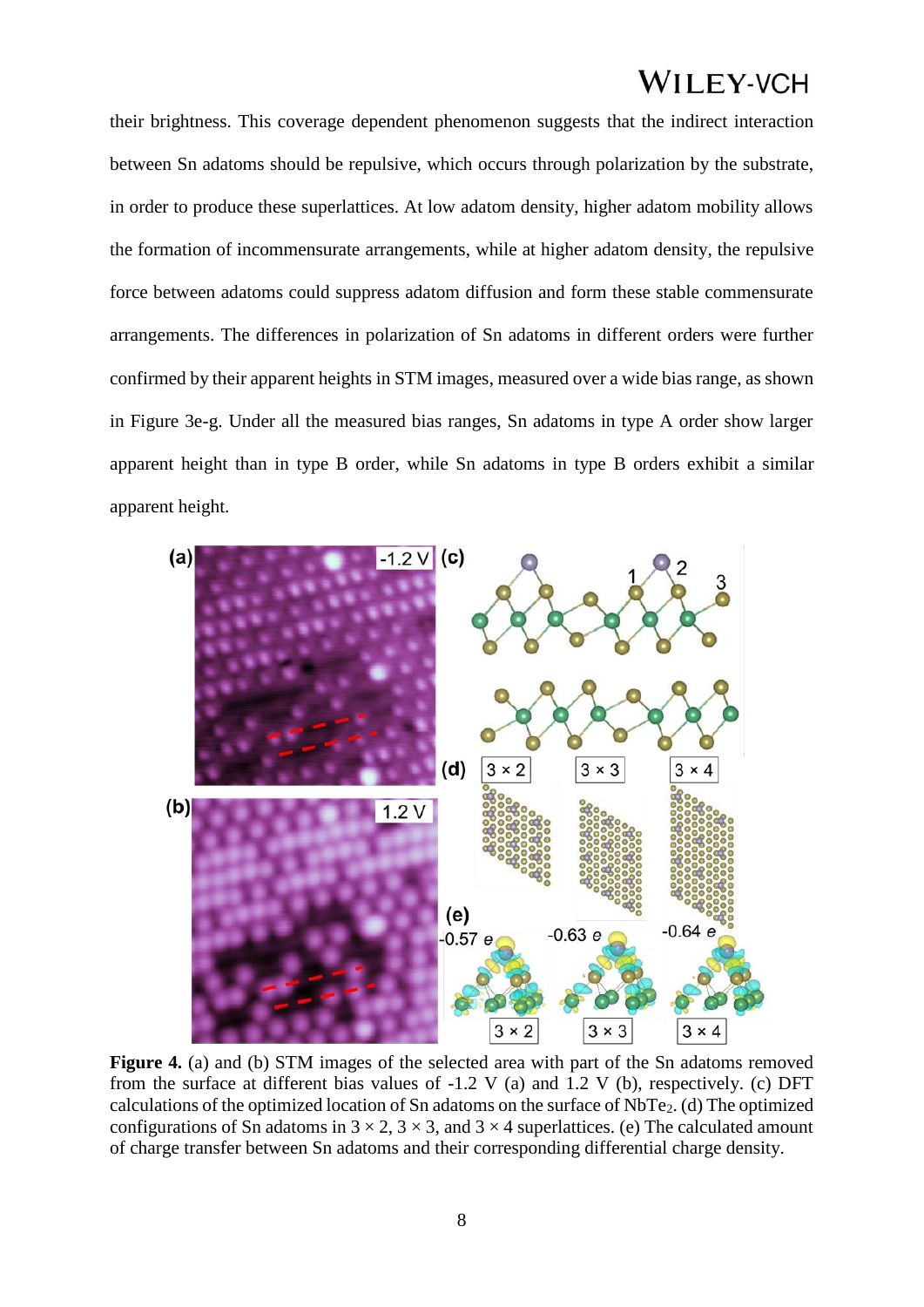To further clarify the nature of the polarization induced by charge transfer, we have carried out DFT calculations on the configurations and charge transfer of the  $3 \times 2$ ,  $3 \times 3$ , and  $3 \times 4$ orders on the surface. The spatial location of Sn adatoms along the stripe direction was first determined by STM images, as shown in **Figure 4a** and 4b, in which part of the Sn adatoms were removed from the surface by scanning the selected area with an extremely low sample bias of -3 mV. As discussed in relation to Figure 2, the stripes induced by the  $3 \times 1$  CDW turned out to be valleys on the surfaces due to the existence of a  $\sqrt{19} \times 3\sqrt{3}/2$  CDW, which is marked by the red dashed lines in Figure 4a and 4b. The 1D Sn superlattices, therefore, can be determined to be very close to the top Te atoms along the stripes. Based on this result, the optimized configurations of the superlattices were obtained through calculations, with Sn adatoms located between the Te1 and Te2 atoms, as presented in Figure 4c. Top views of the optimized configurations of these three superlattices are shown in Figure 4d. Their calculated adsorption energies are -2.12 eV for  $3 \times 2$ , -2.19 eV for  $3 \times 3$ , and -2.25 eV for  $3 \times 4$ , suggesting that they are energy favorable. In addition, through calculations, it was determined that each Sn adatom in the  $3 \times 3$  order and  $3 \times 4$  order could donate 0.63 e and 0.64 e to the substrate, respectively, which are more than that of 0.57 e for the  $3 \times 2$  order, as shown in Figure 4e. This coincides with the result that Sn adatoms in  $3 \times b$  ( $b = 3$  to 8) orders have similar apparent heights in STM images, which are smaller than for the  $3 \times 2$  order, because a larger amount of charge transfer could result in stronger bonding strength with the substrate and a shorter bonding length, and consequently, smaller apparent height in STM images. This result is also consistent with the calculated bond lengths, as summarized in Table S1 of the Supporting Information.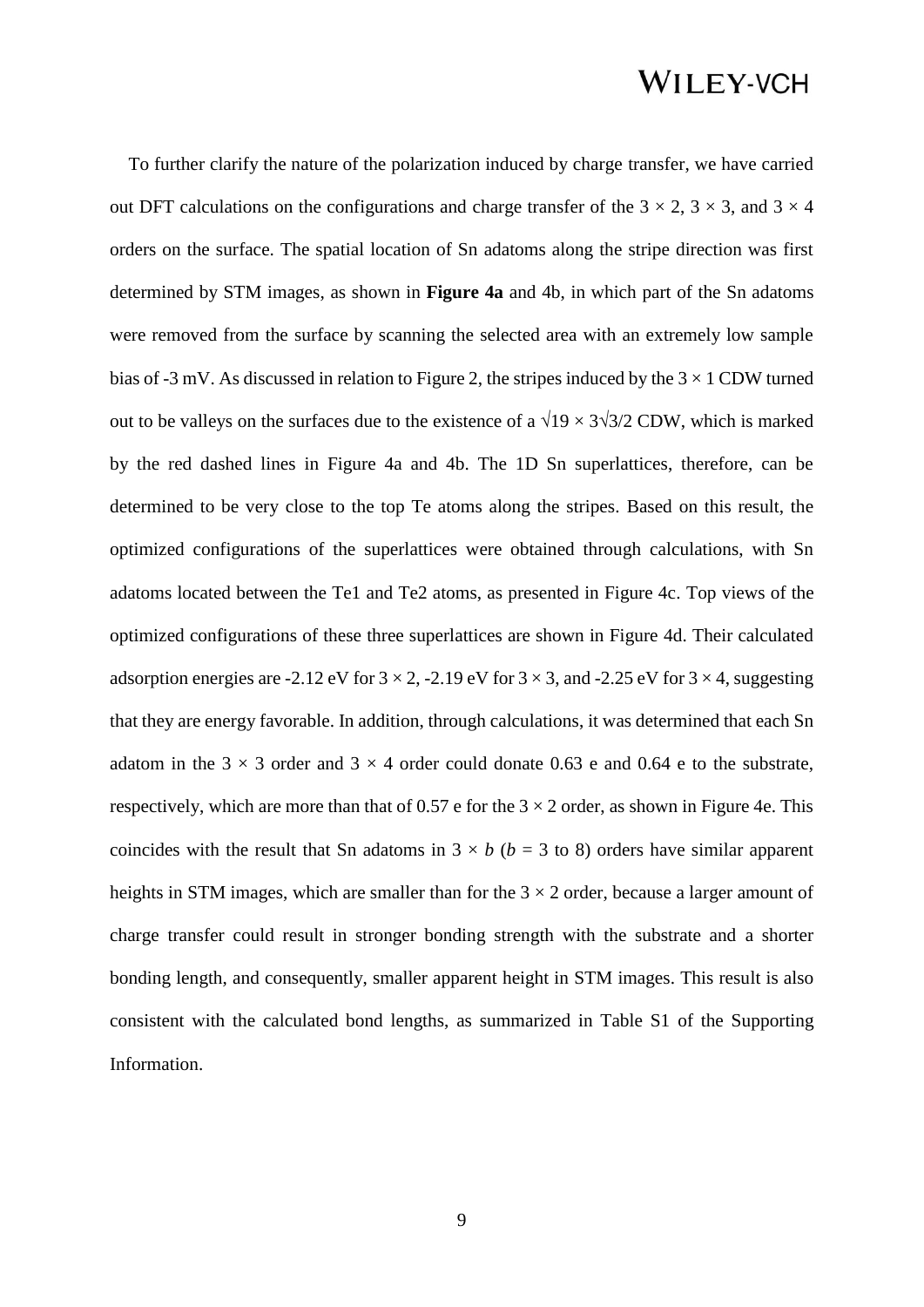

**Figure 5.** (a) STM image of an area with commensurate 1D Sn superlattices. (b) STS spectra of the NbTe<sub>2</sub> substrate, and on/off Sn adatoms in the  $3 \times 3$  order and in the  $3 \times 2$  order. (c) Logarithmic plots of the STS spectra in b to obtain the suppression of the local density of states (LDOS) near the Fermi level for the NbTe<sup>2</sup> substrate. (d) Spatially resolved *dI*/*dV* spectra along the dashed line in a, crossing Sn adatoms and the bare substrate.

The effects of Sn adatoms on the electronic properties of NbTe<sub>2</sub> substrate were further explored by STS measurements. As shown in the STS data in **Figure 5**, pure NbTe<sub>2</sub> substrate exhibited a semi-metallic characteristic with a pseudogap of around 0.3 eV (Figure 5b and 5c), as indicated by the black arrows. After deposition of Sn atoms, the STS spectra of both on and off Sn adatoms presented metallic characteristic, indicating the global effect of Sn superlattices on modifying the electronic properties of the substrate. Figure 5d shows spatially resolved *dI*/*dV* plots along one stripe and simultaneously across Sn adatoms and the bare substrate, which is marked in Figure 5a. It clearly shows a periodic distribution of the surface electronic states that matches the spatial position of Sn adatoms, as indicated by the white dashed lines. An apparent shift of  $\sim 0.16$  eV was observed on the STS spectra of Sn adatoms in type B orders, compared with type A order and the bare substrate, as indicated by the two black arrows in Figure 5d.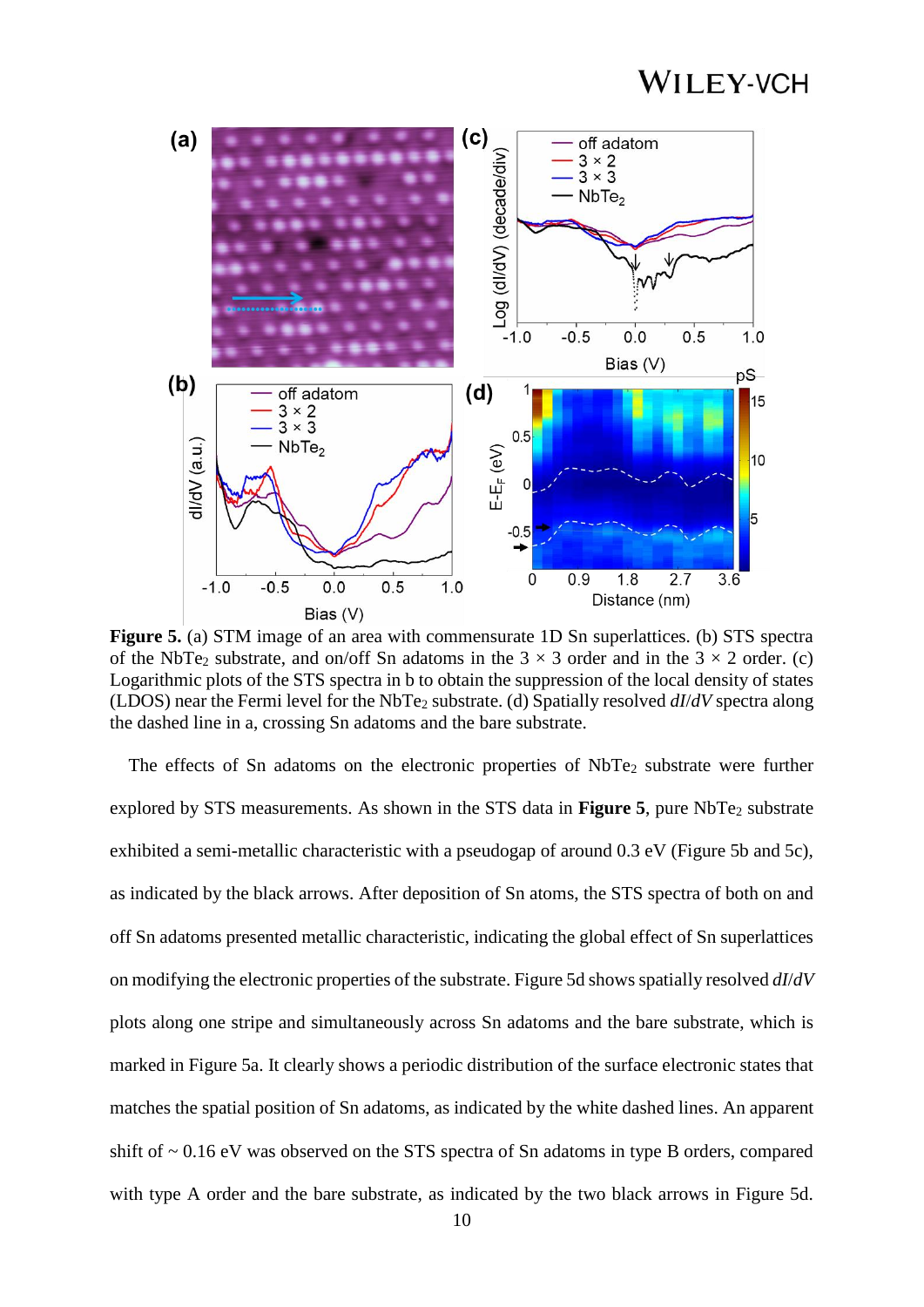This shift agrees with the result that Sn adatoms in type B donate more electrons to the substrate. These results verify the hypothesis that the surface electronic structure plays a decisive role in the adsorption scheme of the Sn adatoms. In addition, the periodic destruction of the surface electronic states of the Sn/NbTe<sup>2</sup> system also exhibits potential for modifying the active sites of heterogeneous catalysts through surface functionalization.

In summary, monatomic Sn superlattices were fabricated on the surface of NbTe<sub>2</sub>, with a subtle balance between the CDW of the substrate and the indirect repulsive interaction between Sn adatoms. The well-dispersed monatomic characteristic of Sn adatoms not only demonstrates how the CDW can modulate the adsorption scheme of a reactant, but also demonstrates an effective means of utilizing CDW phase for fabricating heterogeneous ordered single-atom or nanocluster systems. The CDW in TMDs then is expected to be applied in both tuning the catalytic properties of TMD based materials and in epitaxial growth of other low-dimensional materials. This work could inspire the design and synthesis of new ordered superlattices on new TMD-based functional materials.

### **Experimental Section**

Fresh NbTe<sub>2</sub> surface was obtained through in-situ cleaving by tapes in a load-lock chamber under vacuum of  $1 \times 10^{-8}$  Torr. Then, the sample was quickly transferred to ultra-high vacuum (UHV) conditions (better than  $1 \times 10^{-10}$  Torr). STM and STS characterization were performed in a low temperature STM (USM 1500-M, Unisoku Co.) at 78 K. During the STM and STS tests, voltage was applied to the sample. Sn adatoms on NbTe<sub>2</sub> substrate were fabricated by evaporation of Sn from a home-made crucible in a preparation chamber under UHV conditions and room temperature. The sample was then transferred to the STM chamber under UHV for further characterization. The *dI*/*dV* measurements were acquired with a lock-in technique with a sample voltage modulation of 10 mV at 937 Hz. The STM images were analyzed using WSxM software.[49]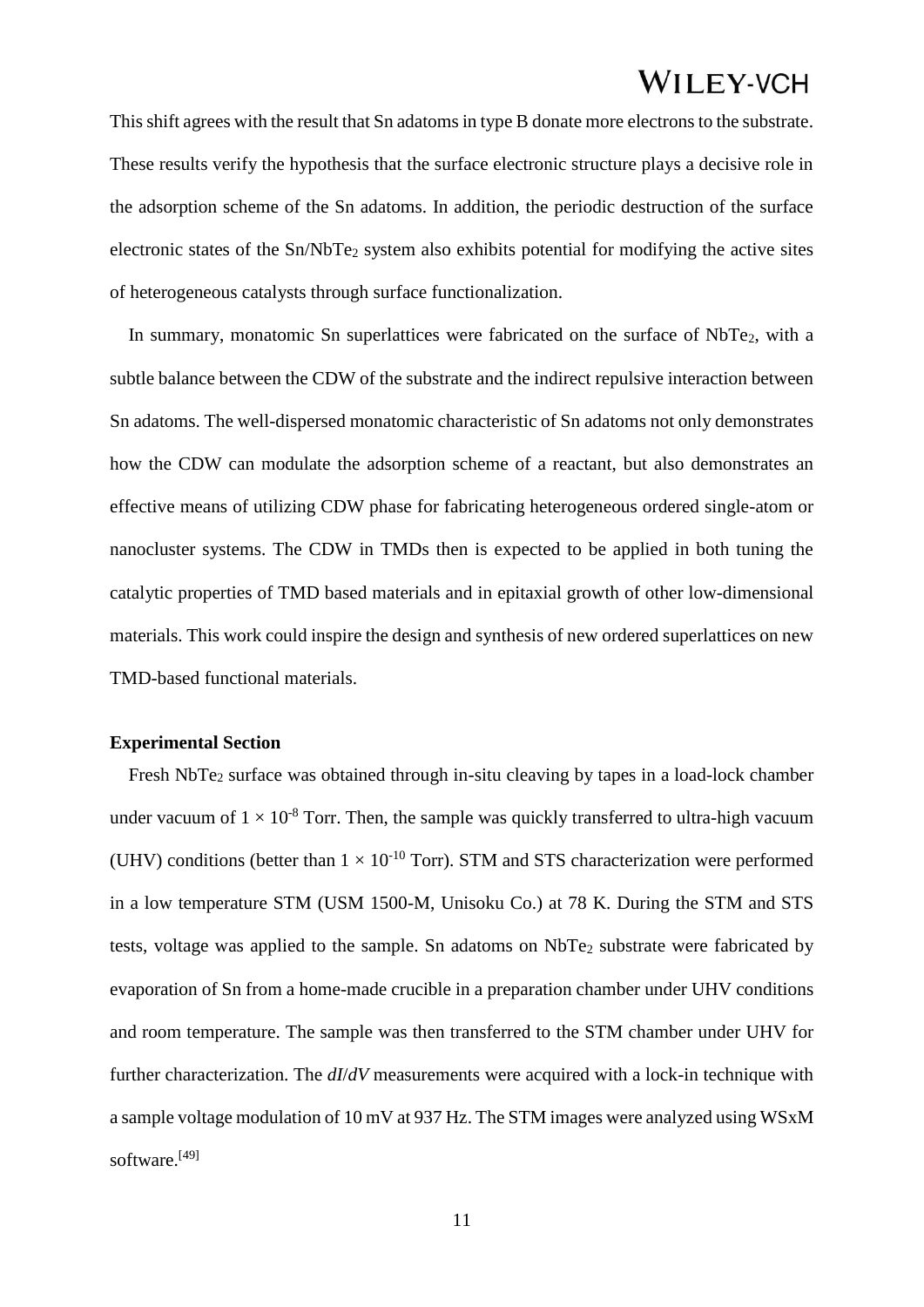All DFT calculations were performed using the Vienna Ab Initio Simulation Package (VASP).[50] The generalized gradient approximation (GGA) was applied to treat the exchange correlation energy with the Perdew-Burke-Ernzerhof (PBE) functional.<sup>[51]</sup> The projector augmented wave  $(PAW)$  method<sup>[52]</sup> was employed to describe electron-ion interactions with the cut-off energy of 500 eV. The structural models of NbTe<sub>2</sub> superstructures were constructed with two NbTe<sub>2</sub> layers. A vacuum spacing of 20 Å was built in to avoid interaction between adjacent surfaces. All structures in the calculations were relaxed until the convergence tolerance of force on each atom was smaller than 0.01 eV. The energy convergence criterion was set at  $1 \times 10^{-5}$ eV for self-consistent calculations.

The adsorption energy of Sn adatoms on the surface  $(E_{ad})$  is calculated as

 $E_{ad} = (E_{total} - E_{substrate} - \mu_{Sn})$  Equation (1)

Here,  $E_{\text{total}}$  is the total energy of Sn on NbTe<sub>2</sub>,  $E_{\text{substrate}}$  is the total energy of NbTe<sub>2</sub>, and  $\mu_{\text{Sn}}$ is the chemical potential of a Sn atom, referring to the energy per atom in the elementary substance.

#### **Supporting Information**

Supporting Information is available from the Wiley Online Library or from the author.

#### **Acknowledgements**

This work is financially supported by Australian Research Council Discovery Projects and a Future Fellowship (DP160102627, DP170101467, and FT180100585) and by the Natural Science Foundation of China (11874003, 51672018, 51472016). The work was also partially supported by the Beijing Natural Science Foundation. Y. Liu acknowledge the support from the China Scholarship Council (CSC). The authors thank Dr. Tania Silver for critical reading of the manuscript.

> Received: ((will be filled in by the editorial staff)) Revised: ((will be filled in by the editorial staff)) Published online: ((will be filled in by the editorial staff))

### **References**

[1] H. Li, J. Wu, Z. Yin, H. Zhang, *Acc. Chem. Res.* **2014**, *47*, 1067.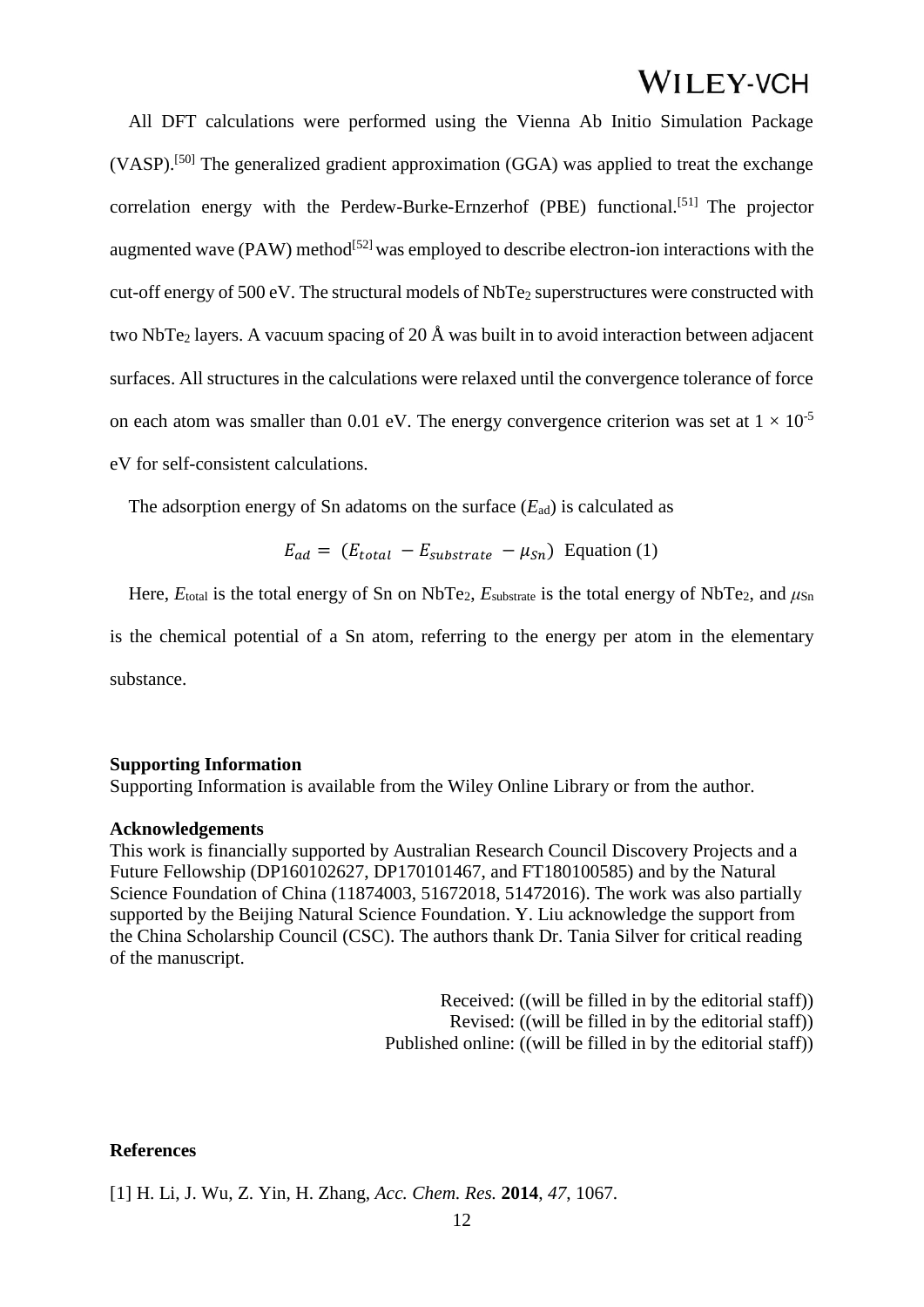- [2] J. N. Coleman, M. Lotya, A. O'Neill, S. D. Bergin, P. J. King, U. Khan, K. Young, A. Gaucher, S. De, R. J. Smith, I. V. Shvets, S. K. Arora, G. Stanton, H.-Y. Kim, K. Lee, G. T. Kim, G. S. Duesberg, T. Hallam, J. J. Boland, J. J. Wang, J. F. Donegan, J. C. Grunlan, G. Moriarty, A. Shmeliov, R. J. Nicholls, J. M. Perkins, E. M. Grieveson, K. Theuwissen, D. W. McComb, P. D. Nellist, V. Nicolosi, *Science* **2011**, *331*, 568.
- [3] K.-K. Liu, W. Zhang, Y.-H. Lee, Y.-C. Lin, M.-T. Chang, C.-Y. Su, C.-S. Chang, H. Li, Y. Shi, H. Zhang, C.-S. Lai, L.-J. Li, *Nano Lett.* **2012**, *12*, 1538.
- [4] Y. Zhang, T.-R. Chang, B. Zhu, Y.-T. Cui, H. Yan, Z. Liu, F. Schmitt, J. Lee, R. Moore, Y. Chen, H. Lin, H.-T. Jeng, S.-K. Mo, Z. Hussain, A. Bansil, Z.-X. Shen, *Nat. Nanotech.*  **2014**, *9*, 111.
- [5] Q. H. Wang, K. Kalantar-Zadeh, A. Kis, J. N. Coleman, M. S. Strano, *Nat. Nanotech.*  **2012**, *7*, 699.
- [6] M. M. Ugeda, A. J. Bradley, Y. Zhang, S. Onishi, Y. Chen, W. Ruan, C. Ojeda-Aristizabal, H. Ryu, M. T. Edmonds, H.-Z. Tsai, A. Riss, S.-K. Mo, D. Lee, A. Zettl, Z. Hussain, Z. X. Shen, M. F. Crommie, *Nat. Phys.* **2016**, *21*, 92.
- [7] K. Den, G. Wan, P. Deng, K. Zhang, S. Ding, E. Wang, M. Yan, H. Huang, H. Zhang, Z. Xu, J. Denlinger, A. Fedorov, H. Yang, W. Duan, H. Yao, Y. Wu, S. Fan, H. Zhang, X. Chen, S. Zhou, *Nat. Phys.* **2016**, *12*, 1105.
- [8] J. A. Wilson, F. J. D. Salvo, S. Mahajan, *Adv. Phys.* **1975**, *24*, 117.
- [9] D. Xiang, T. Liu, J. Xu, J. Y. Tan, Z. Hu, B. Lei, Y. Zheng, J. Wu, A. H. C. Neto, L. Liu, W. Chen, *Nat. Coummun.* **2018**, *9*, 2966.
- [10] B. Lei, Y. Pan, Z. Hu, J. Zhang, D. Xiang, Y. Zheng, R. Guo, C. Han, L. Wang, J. Lu, L. Yang, W. Chen, *ACS Nano* **2018**, *12*, 2070.
- [11] B. Lei, Z. Hu, D. Xiang, J. Wang, G. Eda, C. Han, W. Chen, *Nano Res.* **2017**, *10*, 1282.
- [12] T. Straub, T. Finteis, R. Claessen, P. Steiner, S. Hüfner, P. Blaha, C. S. Oglesby, E. Bucher, *Phys. Rev. Lett.* **1999**, *82*, 4504.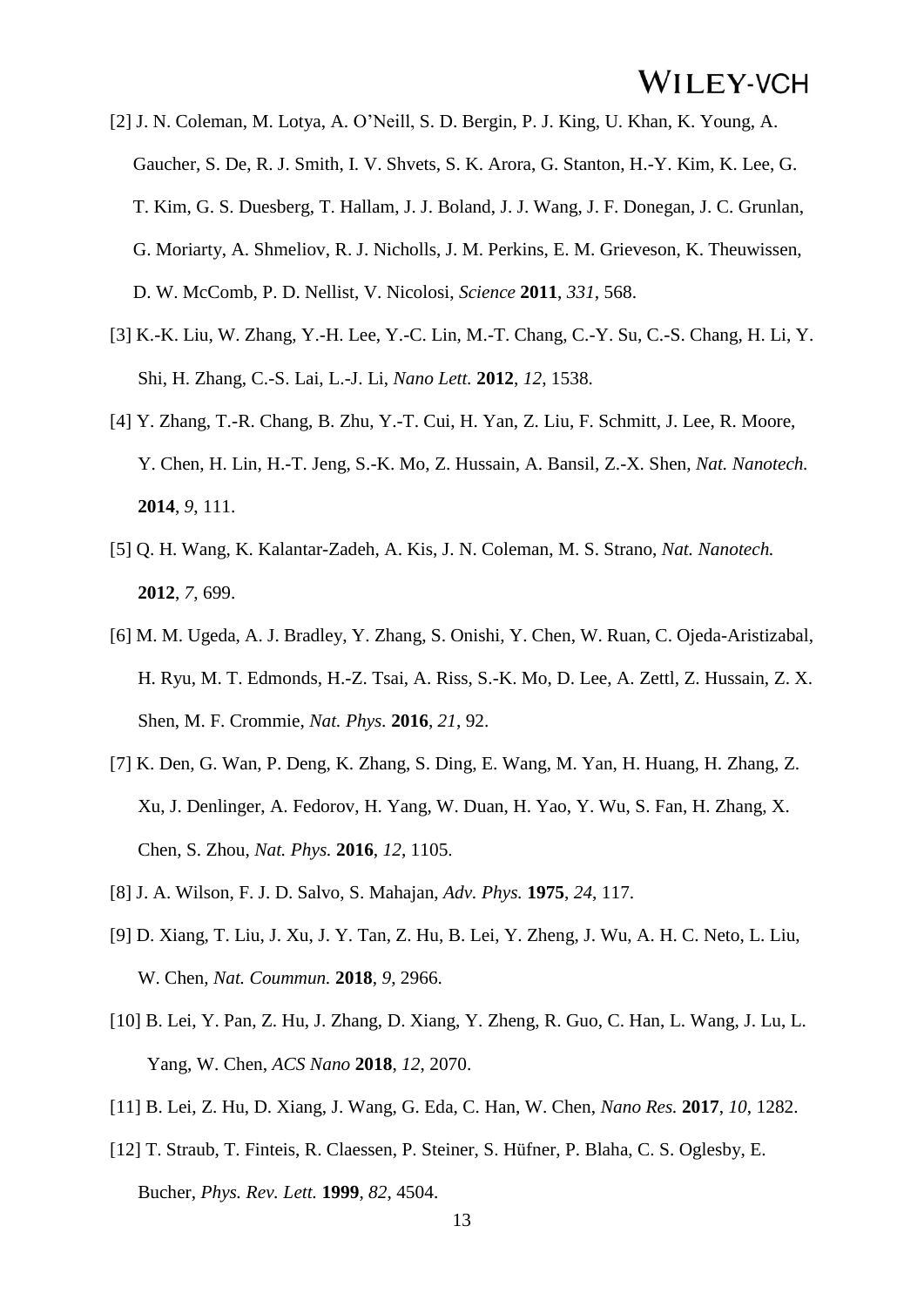- [13] T. M. Rice, G. K. Scott, *Phys. Rev. Lett.* **1975**, *35*, 120.
- [14] T. Kiss, T. Yokoya, A. Chainani, S. Shin, T. Hanaguri, M. Nohara, H. Takagi, *Nat. Phys.*  **2007**, *3*, 720.
- [15] F. Weber, S. Rosenkranz, J.-P. Castellan, R. Osborn, R. Hott, R. Heid, K.-P. Bohnen, T. Egami, A. H. Said, D. Reznik, *Phys. Rev. Lett.* **2011**, *107*, 107403.
- [16] C. J. Arguello, E. P. Rosenthal, E. F. Andrade, W. Jin, P. C. Yeh, N. Zaki, S. Jia, R. J. Cava, R. M. Fernandes, A. J. Millis, T. Valla, R. M. Osgood, A. N. Pasupathy, *Phys. Rev. Lett.* **2015**, *114*, 037001.
- [17] A. Soumyanarayanan, M. M. Yee, Y. He, J. van Wezel, D. J. Rahn, K. Rossnagel, E. W. Hudson, M. R. Norman, J. E. Hoffman, *Proc. Natl. Acad. Sci. USA* **2013**, *110*, 1623.
- [18] H. Ryu, Y. Chen, H. Kim, H.-Z. Tsai, S. Tang, J. Jiang, F. Liou, S. Kahn, C. Jia, A. A. Omrani, J. H. Shim, Z. Hussain, Z.-X. Shen, K. Kim, B. Min, C. Hwang, M. F. Crommie, S.-K. Mo, *Nano Lett.* **2018**, *18*, 689.
- [19] E. Morosan, H. W. Zandbergen, B. S. Dennis, J. W. G. Bos, Y. Onose, T. Klimczuk, A. P. Ramirez, N. P. Ong, R. J. Cava, *Nat. Phys.* **2006**, *2*, 544.
- [20] S. A. Kivelson, E. Fradkin, V. J. Emery, *Nature* **1998**, *393*, 550.
- [21] M. Eichberger, H. Schäfer, M. Krumova, M. Beyer, J. Demsar, H. Berger, G. Moriena, G. Sciaini, R. J. D. Miller, *Nature* **2010**, *468*, 799.
- [22] L. J. Li, E. C. T. O'Farrell, K. P. Loh, G. Eda, B. Özyilmaz, A. H. C. Neto, *Nature* **2016**,  *529*, 185.
- [23] I. Vaskivskyi, I. A. Mihailovic, S. Brazovskii, J. Gospodaric, T. Mertelj, D. Svetin, P. Sutar, D. Mihailovic, *Nat. Commun.* **2016**, *7*, 11442.
- [24] P. Chen, Y.-H. Chan, X.-Y. Fang, Y. Zhang, M. Y. Chou, S.-K. Mo, Z. Hussain, A.-V. Fedorov, T.-C. Chiang, T.-C. *Nat. Commun.* **2015**, *6*, 8943.
- [25] M. Yoshida, R. Suzuki, Y. Zhang, M. Nakano, Y. Iwasa, *Sci. Adv.* **2015**, *1*, e1500606.
- [26] I. Vaskivskyi, J. Gospodaric, S. Brazovskii, D. Svetin, P. Sutar, E. Goreshnik, I. A.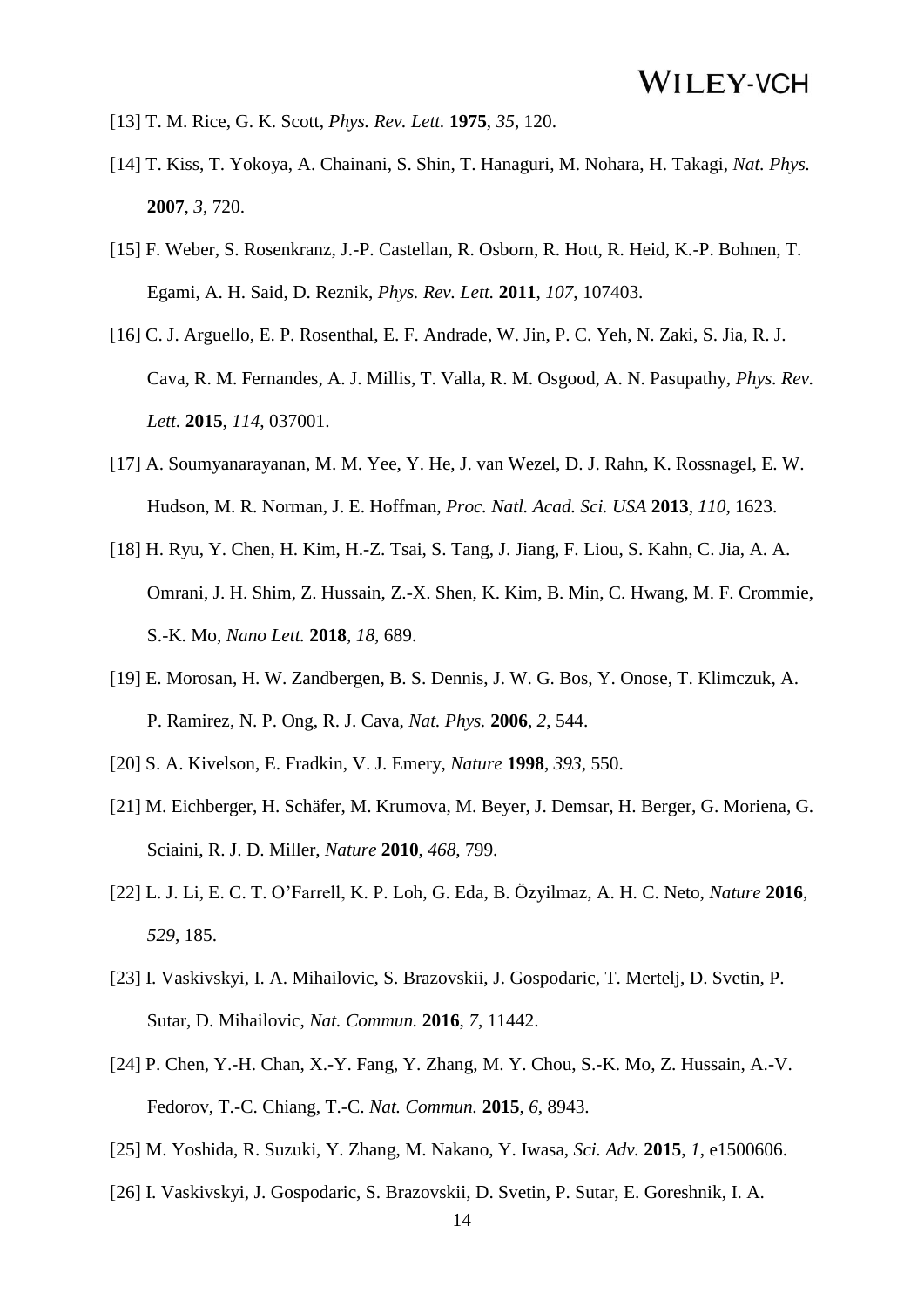Mihailovic, T. Mertelj, D. Mihailovic, *Sci. Adv.* **2015**, *1*, e1500168.

- [27] K. Sun, S. Sun, C. Zhu, H. Tian, H. Yang, J. Li, *Sci. Adv.* **2018**, *4*, eaas9660.
- [28] Z. Zhang, J. Niu, P. Yang, Y. Gong, Q. Ji, J. Shi, Q. Fang, S. Jiang, H. Li, X. Zhou, L. Gu, X. Wu, Y. Zhang, *Adv. Mater.* **2017**, *29*, 1702359.
- [29] J. Shi, X. Chen, L. Zhao, Y. Gong, M. Hong, Y. Huan, Z. Zhang, P. Yang, Y. Li, Q. Zhang, Q. Zhang, L. Gu, H. Chen, J. Wang, S. Deng, N. Xu, Y. Zhang, *Adv. Mater.* **2018**,  *30*, 1804616.
- [30] T. Liu, D. Xiang, Y. Zheng, Y. Wang, X. Wang, L. Wang, J. He, L. Liu, W. Chen, *Adv. Mater.* **2018**, *30*, 1804470.
- [31] M. Chhowalla, H. K. Shin, G. Eda, L. J. Li, K. P. Loh, H. Zhang, *Nat. Chem.* **2013**, *5*, 263.
- [32] J. Shi, X. Wang, S, Zhang, L. Xiao, Y. Huan, Y. Gong, Z. Zhang, Y. Li, X. Zhou, M. Hong, Q. Fang, Q. Zhang, X. Liu, L. Gu, Z. Liu, Y. Zhang, *Nat. Commun.* **2017**, *8*, 958.
- [33] J. Feng, X. Sun, C. Wu, L. Peng, C. Lin, S. Hu, J. Yang, Y. Xie, *J. Am. Chem. Soc.* **2011**,  *133*, 17832.
- [34] V. R. Stamenkovic, B. Fowler, B. S. Mun, G. Wang, P. N. Ross, C. A. Lucas, N. M. Marković, *Science* **2007**, *315*, 493.
- [35] F. Zaera, *Prog. Surf. Sci.* **2001**, *69*, 1.
- [36] G. Chen, C. Xu, X. Huang, J. Ye, L. Gu, G. Li, Z. Tang, B. Wu, H. Yang, Z. Zhao, Z. Zhou, G. Fu, N. Zheng, *Nat. Mater.* **2016**, *15*, 564.
- [37] Q. Feng, S. Zhao, Y. Wang, J. Dong, W. Chen, D. He, D. Wang, J. Yang, Y. Zhu, H. Zhu, L. Gu, Z. Li, Y. Liu, R. Yu, J. Li, Y. Li, *J. Am. Chem. Soc.* **2017**, *139*, 7294.
- [38] C. Battaglia, H. Cercellier, F. Clerc, L. Despont, M. G. Garnier, C. Koitzsch, P. Aebi,  *Phys. Rev. B* **2005**, *72*, 195114.
- [39] J. A. Wilson, *Phys. Rev. B* **1978**, *17*, 3880.
- [40] S. T. Marshall, M. O'Brien, B. Oetter, A. Corpuz, R. M. Richards, D. K. Schwartz, J. W.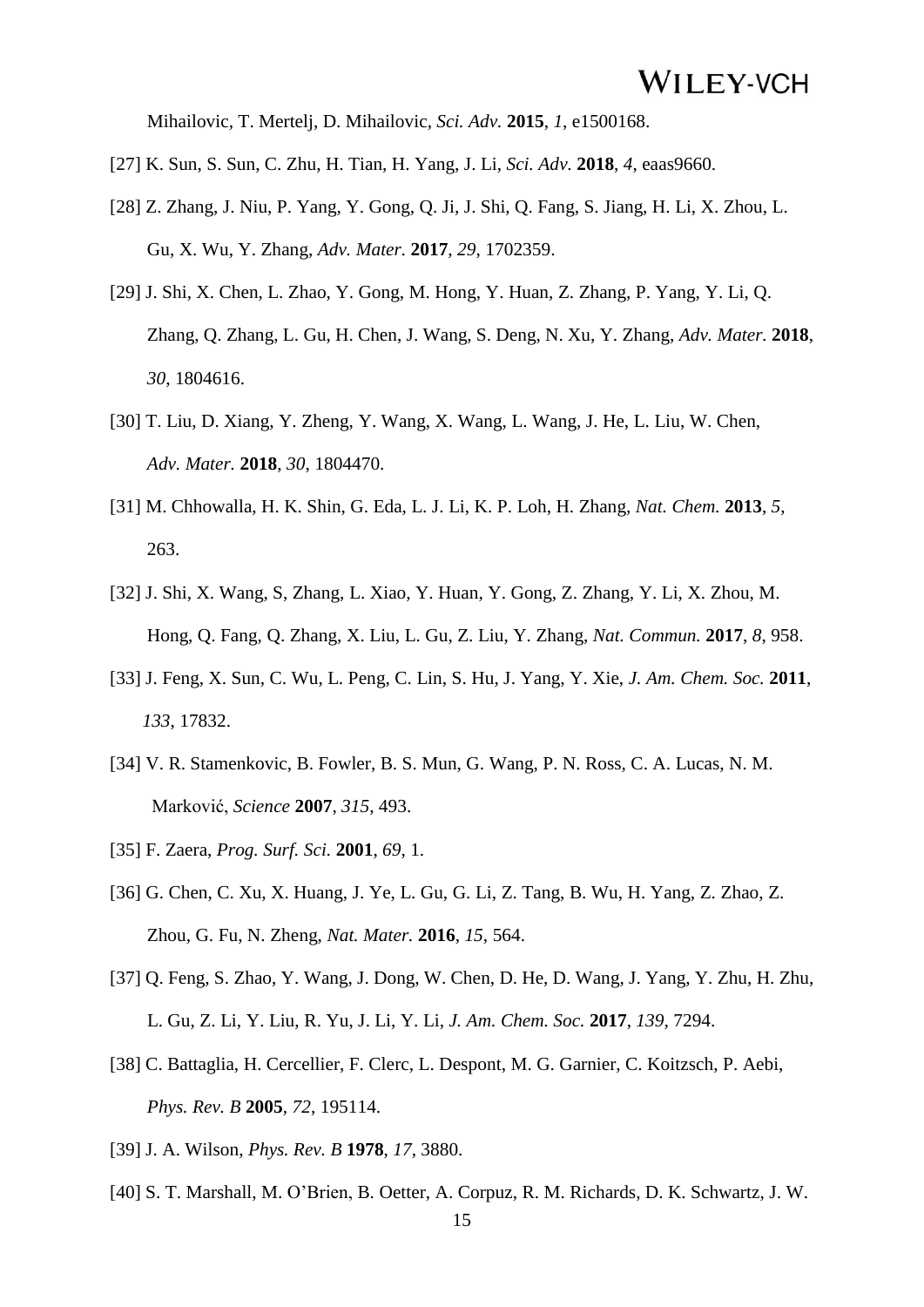Medlin, *Nat. Mater.* **2010**, *9*, 853.

- [41] J. Balajka, M. A. Hines, W. J. I. DeBenedetti, M. Komora, J. Pavelec, M. Schmid, U. Diebold, *Science* **2018**, *361*, 786.
- [42] H. Brune, M. Giovannini, K. Bromann, K. Kern, *Nature* **1988**, *394*, 451.
- [43] F. E. Kalff, M. P. Rebergen, E. Fahrenfort, J. Girovsky, R. Toskovic, J. L. Lado, J. Fernández-Rossier, A. F. Otte, *Nat. Nanotech.* **2016**, *11*, 926.
- [44] D. Cukjati, A. Prodan, N. Jug, H. J. P. van Midden, P. Starowicz, E. Karič, S. W. Hla, H. Böhm, F. W. Boswell, J. C. Bennett, *J. Cryst. Growth* **2002**, *237–239*, 278.
- [45] J. van Landuyt, G. van Tendeloo, S. Amelinckx, *Phys. Status Solidi A* **1974**, *26*, 585.
- [46] S. Zhang, P. Kang, T. J. Meyer, *J. Am. Chem. Soc.* **2014**, *136*, 1734.
- [47] Y. Chen, M. W. Kanan, *J. Am. Chem. Soc.* **2012**, *134*, 1986.
- [48] S. J. Freakley, Q. He, J. H. Harrhy, L. Lu, D. A. Crole, D. J. Morgan, E. N. Ntainjua, J. K. Edwards, A. F. Carley, A. Y. Borisevich, C. J. Kiely, G. J. Hutchings, *Science* **2016**, *351*, 965.
- [49] I. Horcas, R. Fernández, J. M. Gómez-Rodríguez, J. Colchero, J. Gómez-Herrero, A. M. Baro, *Rev. Sci. Instrum.* **2007**, *78*, 013705.
- [50] J. Hafner, *J. Comput. Chem.* **2008**, *29*, 2045.
- [51] J. P. Perdew, K. Burke, M. Ernzerhof, *Phys. Rev. Lett.* **1996**, *77*, 3865.
- [52] P. E. Blochl, *Phys. Rev. B* **1994**, *50*, 17953.